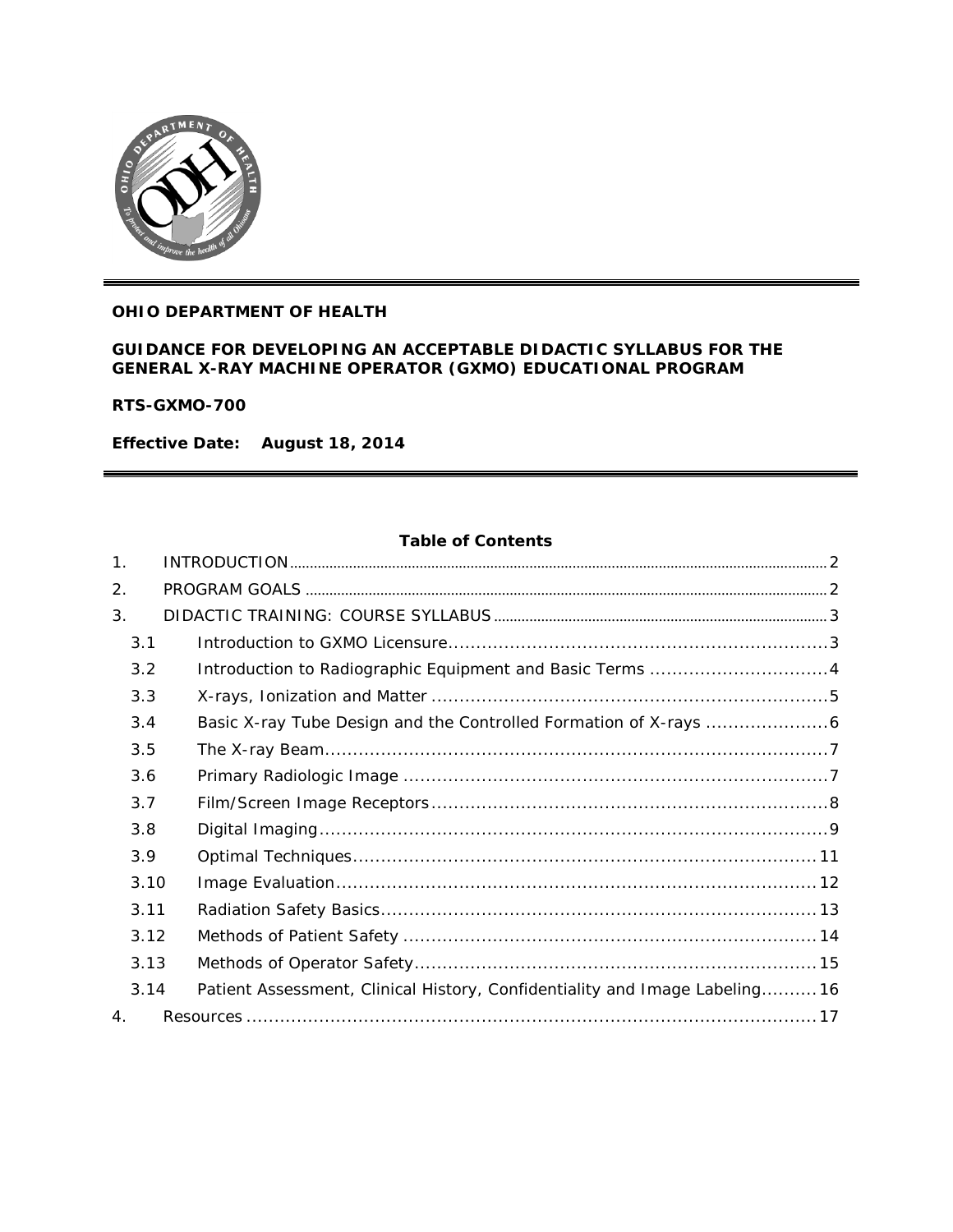| <b>CONSOLIDATE GUIDANCE</b>                                                                        | <b>GUIDANCE</b> | <b>PAGE</b> |
|----------------------------------------------------------------------------------------------------|-----------------|-------------|
| <b>Guidance for Developing an Acceptable Didactic</b><br>Syllabus for the GXMO Educational Program | RTS-GXMO-700    | 2 of 17     |

# <span id="page-1-0"></span>**1. INTRODUCTION**

Consolidated guidance documents have been developed by the Ohio Department of Health's Bureau of Radiation Protection to provide guidance to licensees, registrants and applicants on implementing specific parts of the department's rules published in the Ohio Administrative Code (OAC); and guidance on the specific data and information needed, as a minimum, by the bureau in its review of applications for Department of Health licenses, registrations and educational program approvals.

These guides are not substitutes for rules, and compliance with them is not required. Methods and solutions different from those set out in the guides will be acceptable if they provide a basis for the findings requisite to the issuance or continuance of a license, registration or approval by the department.

This guide describes a didactic training syllabus that is acceptable to the Bureau of Radiation Protection for a GXMO educational program meeting the curriculum requirements outlined in rule 3701-72-03 of the OAC.

This consolidated guidance was issued by the bureau and is based on the effort and input of the Radiation Advisory Council's Radiation-Generating Equipment Committee. Comments and suggestions for improvements in any of the bureau's consolidated guidance documents are encouraged at all times, and guides will be revised, as appropriate, to accommodate comments and to reflect new information or techniques, evolving technology and experience or lessons learned.

# <span id="page-1-1"></span>**2. PROGRAM GOALS**

As permitted by Chapter 3701-72 of the Ohio Administrative Code, GXMOs will take radiographs using only predetermined techniques. A GXMO educational program should allow students to acquire and demonstrate a basic knowledge and practical understanding of the fundamentals requisite for radiation safety and the daily operation of diagnostic X-ray equipment within the GXMO scope of limited practice. Therefore, at a minimum, the curriculum of the didactic training section of a GXMO training program shall include the following:

- Radiographic equipment and often-used terms and terminology;
- The nature of X-rays, their relative energy spectrum and their fundamental properties when traveling in space and interacting with matter;
- The components of the X-ray tube and their basic functions;
- How X-rays are produced by the X-ray machine;
- The essential factors controlling the quality and quantity of x-ray beam intensity, and specifically how kilovoltage peak (kVp), milliamperes (mA), time, and source-to image receptor distance (SID) affect the X-ray beam;
- The functions of the X-ray tube, control panel, table and grid devices;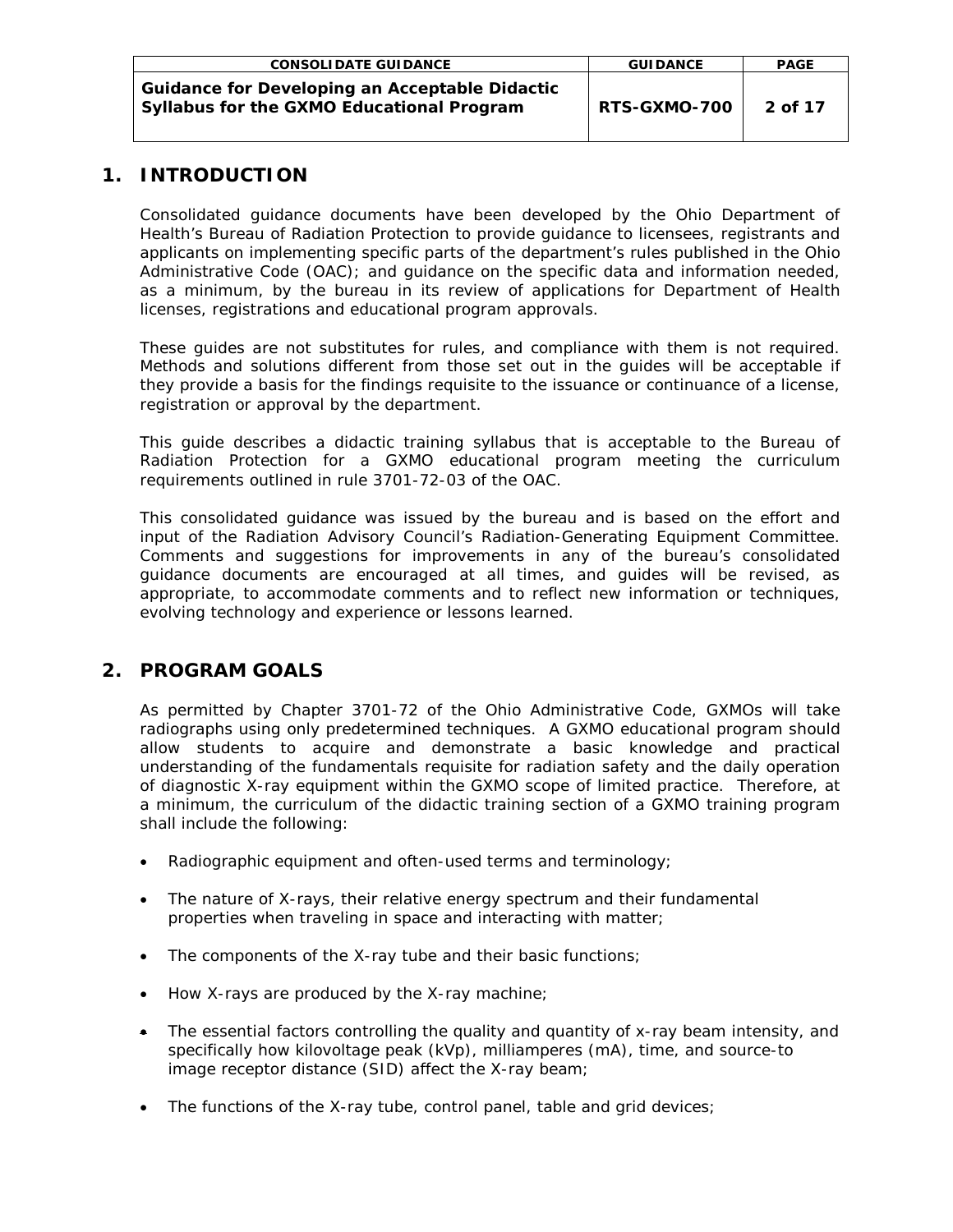| <b>CONSOLIDATE GUIDANCE</b>                                                                        | <b>GUIDANCE</b> | <b>PAGE</b> |
|----------------------------------------------------------------------------------------------------|-----------------|-------------|
| <b>Guidance for Developing an Acceptable Didactic</b><br>Syllabus for the GXMO Educational Program | RTS-GXMO-700    | 3 of 17     |

• The three potential interactions of X-rays with matter, how these combine to produce a useful image along with their potential negative effects on both the image clarity and radiation safety;

Note: *The student is not required to conceptualize how these interactions occur using atomic models or their relative probabilities of interaction.*

- X-ray image formation and the different processing techniques for both film/screen and digital image receptor;
- Major factors that control and affect image quality forming the basis of technique chart development;
- The applicable units of measurement used in dosimetry, methods to monitor occupational exposure and when to do so;
- The long-term biologic effects of X-rays as a foundation to understanding the principles of safe practice; and the limited relevance of acute biologic effects.
- The cardinal rules of safety, along with standard safe practices in protecting both patients and operators from ionizing radiation;
- The initial clinical approach to the patient: identifying and verifying the correct patient, correct medical order, procedure, and patient confidentiality; and
- The proper patient assessment and patient care skills when performing radiographic procedures

# <span id="page-2-0"></span>**3. DIDACTIC TRAINING: COURSE SYLLABUS**

# <span id="page-2-1"></span>**3.1 Introduction to GXMO Licensure**

- **A. Brief overview of course content**
- **B. GXMO responsibilities**
- **C. Ohio Department of Health rules**
- **D. GXMO licensure process (See Table 3.1)**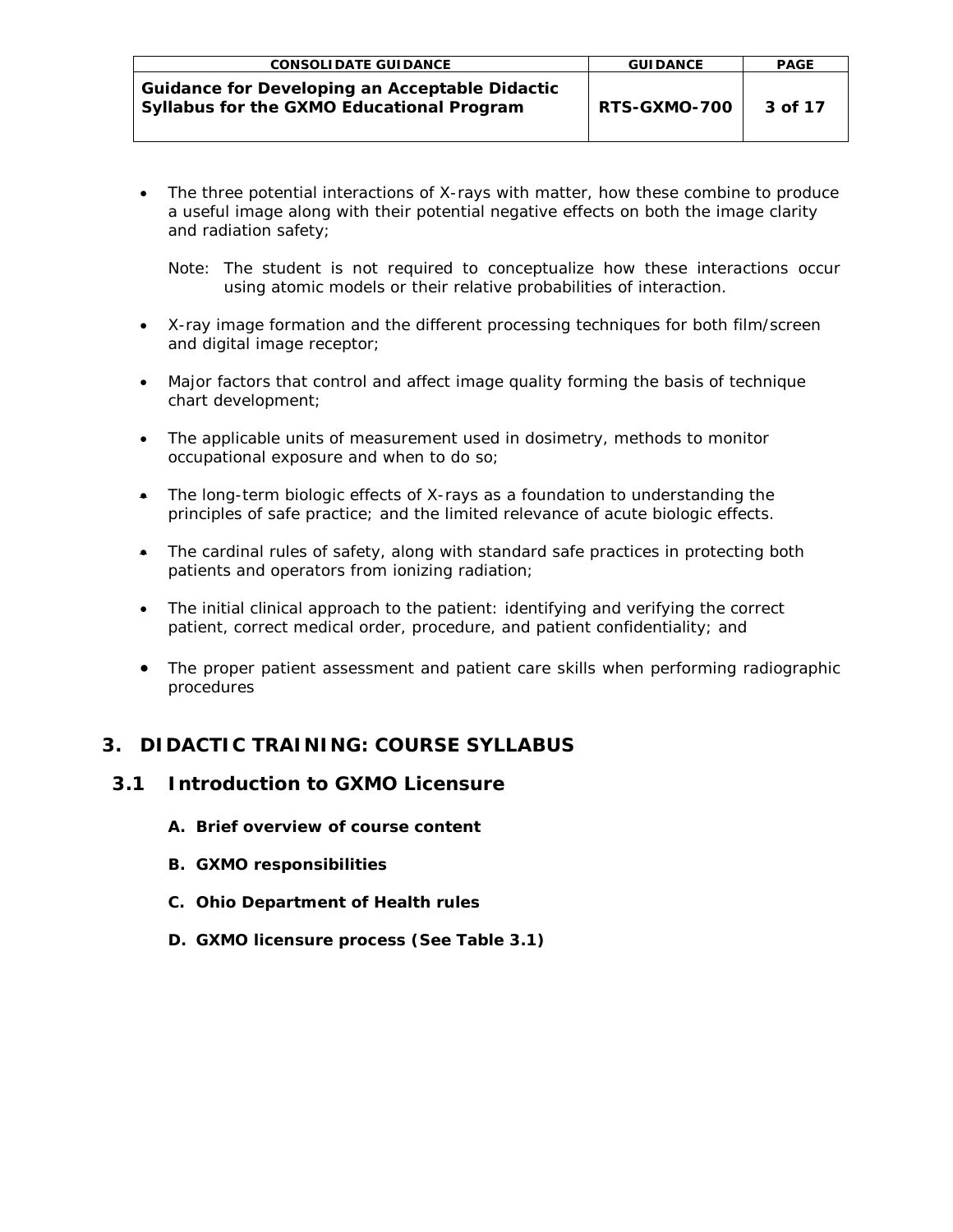| <b>CONSOLIDATE GUIDANCE</b>                                                                        | <b>GUIDANCE</b> | <b>PAGE</b> |
|----------------------------------------------------------------------------------------------------|-----------------|-------------|
| <b>Guidance for Developing an Acceptable Didactic</b><br>Syllabus for the GXMO Educational Program | RTS-GXMO-700    | 4 of 17     |

| <b>GXMO Licensure Process</b><br>Table 3.1 |                                                                                                                                                                                                                                                                                                                                                                                      |  |  |  |  |
|--------------------------------------------|--------------------------------------------------------------------------------------------------------------------------------------------------------------------------------------------------------------------------------------------------------------------------------------------------------------------------------------------------------------------------------------|--|--|--|--|
|                                            | Process for Obtaining an Initial GXMO License                                                                                                                                                                                                                                                                                                                                        |  |  |  |  |
| Step 1                                     | Complete GXMO educational course OR complete first year of accredited<br>radiography program. Educators will supply students with exam registration form.                                                                                                                                                                                                                            |  |  |  |  |
| Step 2                                     | Submit examination registration form to Diversified Technology an affiliate of<br>RadEd LLC to schedule the exam.                                                                                                                                                                                                                                                                    |  |  |  |  |
| Step 3                                     | Complete one or as many approved clinical module course(s), specific to the<br>procedures to be performed when licensed, OR be a student enrolled in an<br>accredited radiography program. The GXMO program director will provide a clinical<br>course certificate, OR for radiography students, the radiography program director<br>will provided affidavit of clinical competency. |  |  |  |  |
| Step 4                                     | Submit complete application to ODH via online or by mail. Complete Application<br>Means:<br>\$65 application fee<br>GXMO exam score<br>$\bullet$<br>GXMO course certificate or college transcript<br>Clinic course certificate(s) or clinical course affidavit<br>On line: www.odh.ohio.gov/odhPrograms/rp/rlic/rlic1.aspx                                                           |  |  |  |  |

# <span id="page-3-0"></span>**3.2 Introduction to Radiographic Equipment and Basic Terms**

| A. Collimator and the Light Field | • Definition and Purpose                                           |
|-----------------------------------|--------------------------------------------------------------------|
| B. Image Receptor (IR) System     | • Film-based cassette                                              |
|                                   | $\bullet$ CR-based cassette                                        |
|                                   | $\bullet$ DR                                                       |
| C. Patient Positioning Aids       | • Sponges                                                          |
|                                   | $\bullet$ Immobilization devices                                   |
| D. Positioning of the X-ray Tube  | • Ceiling mount vs tube hanger                                     |
|                                   | • Tube motions: transverse,<br>Longitudinal, vertical, angle, tilt |
|                                   | • Detent                                                           |
| E. Primary X-ray Beam             | • Definition                                                       |
|                                   | • $X$ -ray Source – tube                                           |
|                                   | $\bullet$ Central ray                                              |

*● Properties*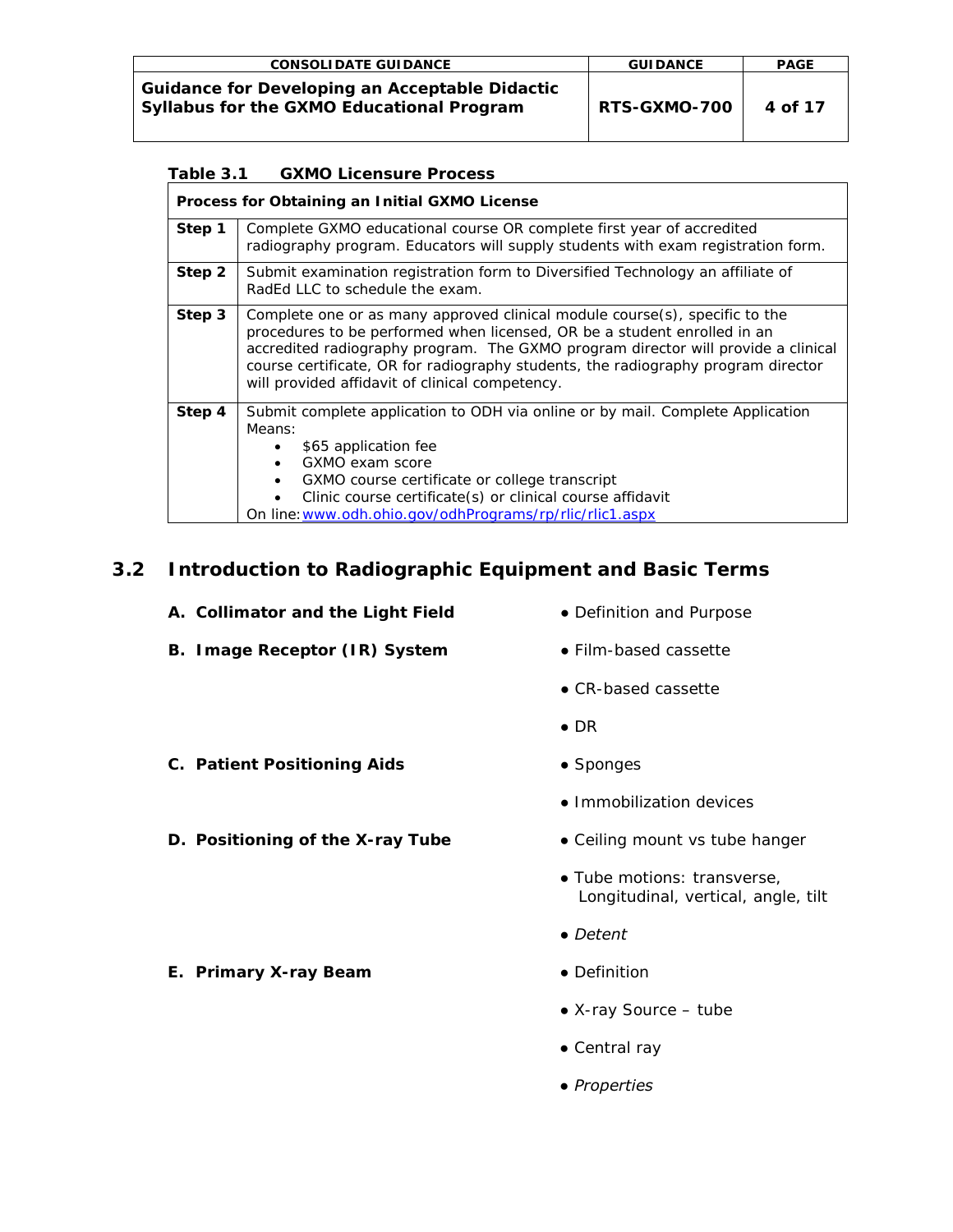<span id="page-4-0"></span>

| <b>CONSOLIDATE GUIDANCE</b>                                                                        |                                                | <b>GUIDANCE</b>                                                                                                                                            | <b>PAGE</b> |
|----------------------------------------------------------------------------------------------------|------------------------------------------------|------------------------------------------------------------------------------------------------------------------------------------------------------------|-------------|
| <b>Guidance for Developing an Acceptable Didactic</b><br>Syllabus for the GXMO Educational Program |                                                | RTS-GXMO-700                                                                                                                                               | 5 of 17     |
| F. Radiographic Table / Upright<br><b>Cassette Holder</b>                                          |                                                | • Table movement<br>• Trendelenburg position<br>· Under-table bucky (grid)                                                                                 |             |
| <b>G. Control Panel Components</b>                                                                 | $\bullet$ kVp<br>$\bullet$ AEC<br>$\bullet$ mA | $\bullet$ Timer                                                                                                                                            |             |
| H. Remnant Radiation                                                                               |                                                | • Definition                                                                                                                                               |             |
| <b>I.</b> Scatter Radiation                                                                        |                                                | • Definition                                                                                                                                               |             |
| 3.3<br>X-rays, Ionization and Matter                                                               |                                                |                                                                                                                                                            |             |
| A. Atomic Structure                                                                                |                                                | • Atomic structure should be<br>covered but can be very basic<br>and discuss the fundamental<br>particles and introduce the<br>nomenclature                |             |
| <b>B. Electromagnetic Spectrum</b>                                                                 |                                                | • Energies and photons – no<br>wavelength models; emphasis<br>should be on relative energies<br>of x-rays vs. visible light<br>• Ionizing vs. non-ionizing |             |
| C. Fundamental X-ray Interactions with<br><b>Matter</b>                                            |                                                | Radiation<br>• General information only, not as<br>the atomic models<br>Absorbed - radiopaque<br>Scatter - random<br>٠                                     |             |
| D. Ionization                                                                                      |                                                | "endpoint"<br>Passes through unaltered -<br>٠<br>radiolucent<br>• Definition                                                                               |             |
|                                                                                                    |                                                |                                                                                                                                                            |             |

- *Implication*
- *Cause of patient dose*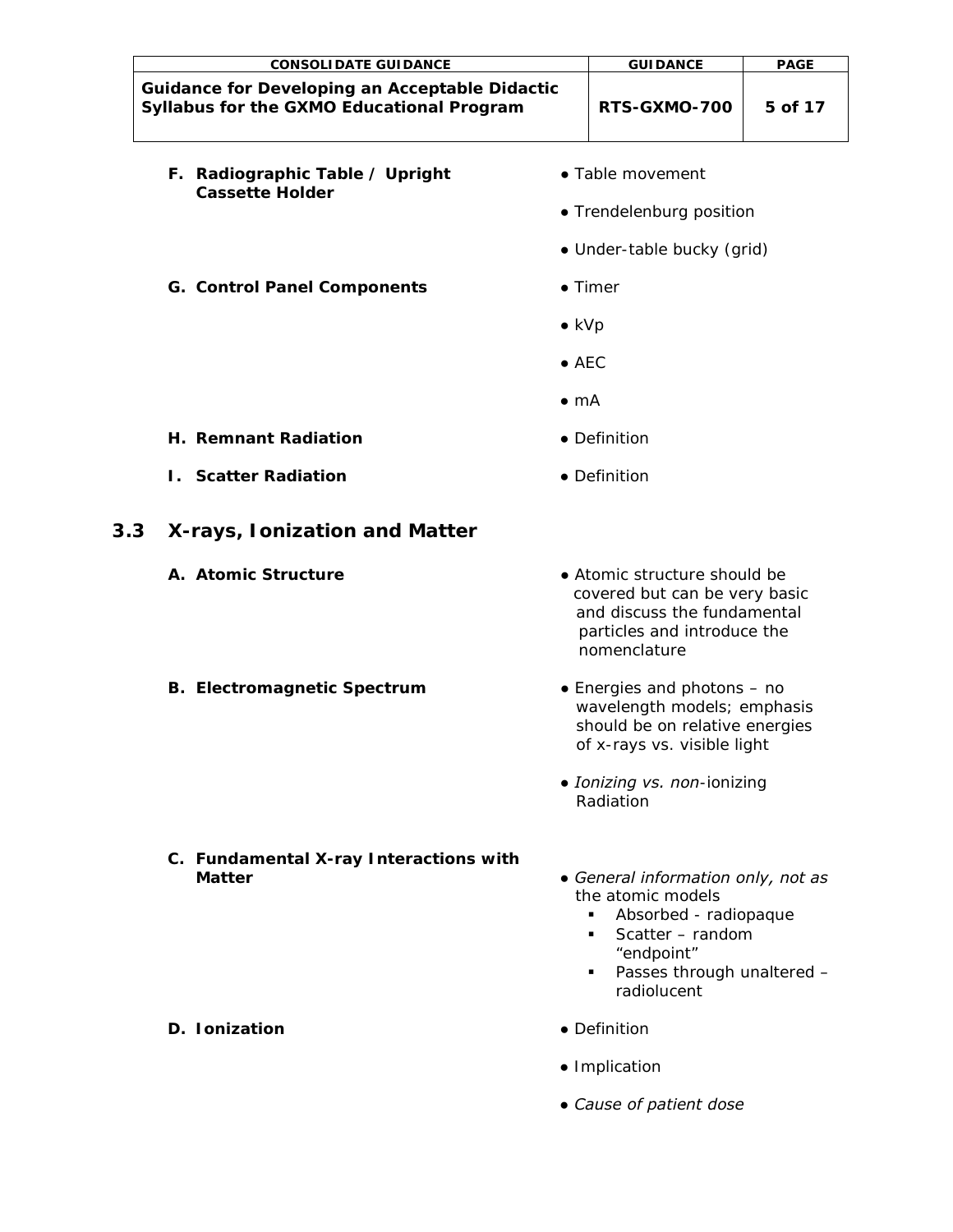| <b>CONSOLIDATE GUIDANCE</b>                                                                        | <b>GUIDANCE</b> | <b>PAGE</b> |
|----------------------------------------------------------------------------------------------------|-----------------|-------------|
| <b>Guidance for Developing an Acceptable Didactic</b><br>Syllabus for the GXMO Educational Program | RTS-GXMO-700    | 6 of 17     |

*● Cause of image formation*

# <span id="page-5-0"></span>**3.4 Basic X-ray Tube Design and the Controlled Formation of X-rays**

- **A. Tube Construction and Schematic** *Protective housing*
	-
	- *Glass or metal enclosure*
	- *Cathode and anode*
	- *Port or window*
	- *Added filtration*
	- *Collimating shutters*
	- Positive beam limitation (PBL)
	- - *Cylinder / Cones*
		- *Collimator (variable aperture)*
		-
		- *Focusing cup*
		- *Anode target*
		- *Rotating vs. stationary anodes*
		-
		- *Kilovoltage*
		- *Milliamperage and tube current*
		- *Anode interactions – inefficient process: 99% heat vs. 1% x-rays (No detailed atomic models; characteristic radiation should not be covered)*
	- *Bremsstrahlung X-rays – "spectrum" of photon energies in Beam*

#### **B. Beam Limiting Devices • •** Fixed-Aperture

**C. X-ray Tube Components ●** *Cathode filament(s)*

**D.** Process of X-ray Production • *Thermionic emission*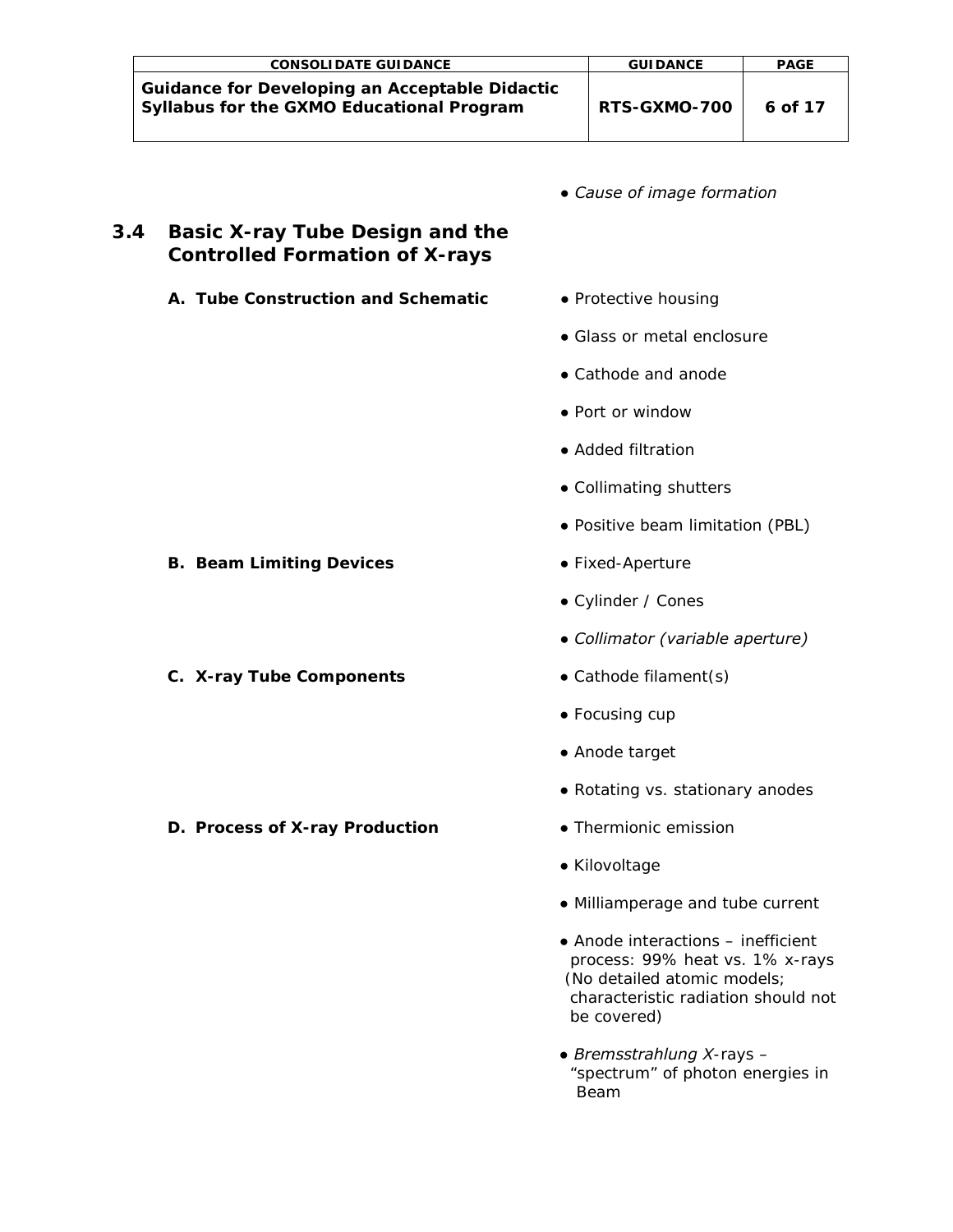| <b>CONSOLIDATE GUIDANCE</b>                                                                        | <b>GUIDANCE</b>     | <b>PAGE</b> |
|----------------------------------------------------------------------------------------------------|---------------------|-------------|
| <b>Guidance for Developing an Acceptable Didactic</b><br>Syllabus for the GXMO Educational Program | <b>RTS-GXMO-700</b> | 7 of 17     |

- 
- **E. Filtration**  *Tube filtration* 
	- *Definition*
	- *Purpose*
	- *Types (inherent, added, total)*
	- *Compensating filters - Definition*

### <span id="page-6-0"></span>**3.5 The X-ray Beam**

- **A. Definition of X-ray Beam Intensity** *Units of output/beam intensity –*
- **B. X-ray Beam Quantity** *Definition*
- *Roentgen or milliroentgen*
	-
	- *Key factors affecting X-ray quantity:*
		- *mA*
		- *sec (time)*
		- *mAs*
		- *kVp*
		- *Distance: inverse square law*
- **C. X-ray Beam Quality** *Definition*
- - *Key factors affecting X-ray beam quality*
		- *kVp*
		- *Half Value layer (HVL) – Definition*

# <span id="page-6-1"></span>**3.6 Primary Radiologic Image**

- **A. Basic Interactions with Matter** *Penetrate*
	-
	- *Absorb*
	- *Scatter*
- **B. Differential Attenuation** *Basis for subject contrast*
	- *Effects on air, bone, muscle and fat (No Z-numbers)*
- **C. Intensity** *Effects on intensity of the x-ray*  *beam on the radiographic image*
	- *Scale of contrast*
- 
-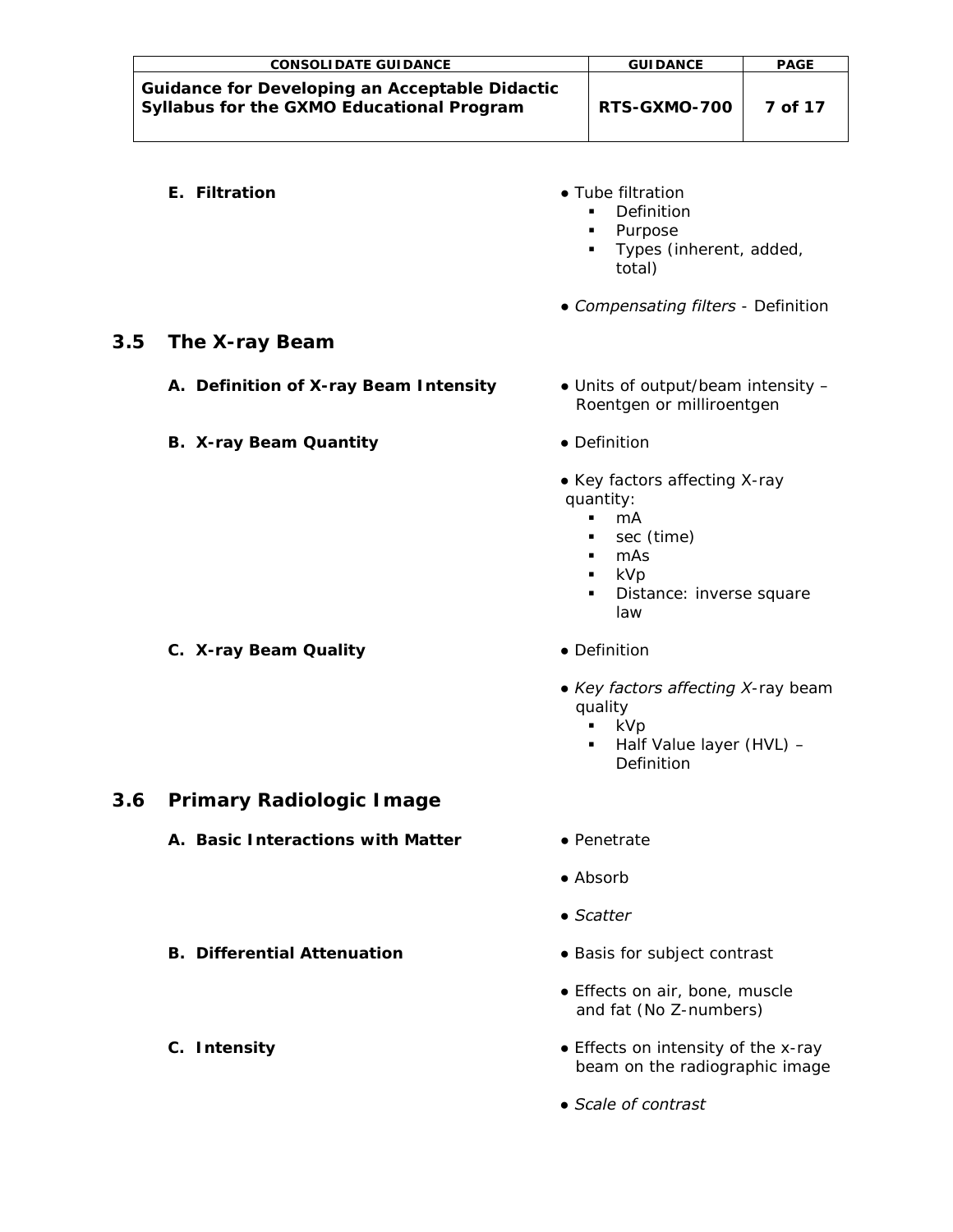| <b>CONSOLIDATE GUIDANCE</b>                                                                               | <b>GUIDANCE</b> | <b>PAGE</b> |
|-----------------------------------------------------------------------------------------------------------|-----------------|-------------|
| <b>Guidance for Developing an Acceptable Didactic</b><br><b>Syllabus for the GXMO Educational Program</b> | RTS-GXMO-700    | 8 of 17     |

# <span id="page-7-0"></span>**3.7 Film/Screen Image Receptors**

- **A. Film Basics ●** *Film emulsion* 
	-
	- *Definitions:*
		- *Cassette – Manifest Image*
		- *Speed*
		- *Latent image*
		- *Optical density*
		- *Detail/spatial resolution*
		- *Contrast resolution*
		- *Spectral matching*
		- *Film handling and storage:*
			- *Definition of fog*
			- *Temperature/effects of heat*
			- *Humidity – static*
			- *Light*
			- *Radiation fog*
			- *Shelf life – age fog*
			- *Pressure*
- **B. Radiographic Intensifying Screens** *Screen Phosphor*
	-
	- *Fluorescence – Definition and Purpose*
		- *Advantage – dose reduction*
		- *Disadvantage – Less resolution*
	- *Maintenance* 
		- *Cleaning, Inspection*
	- *Spectral Matching*
- **C. Automatic Wet Film Processing ●** *Developer*
	-
	- **●** *Fixer*
	- *Wash*
	- *Dryer*
	- *Component/systems:*
		- *Transport*
		- *Temperature*
		- *Circulation*
		- *Replenishment*
		- *Dryer*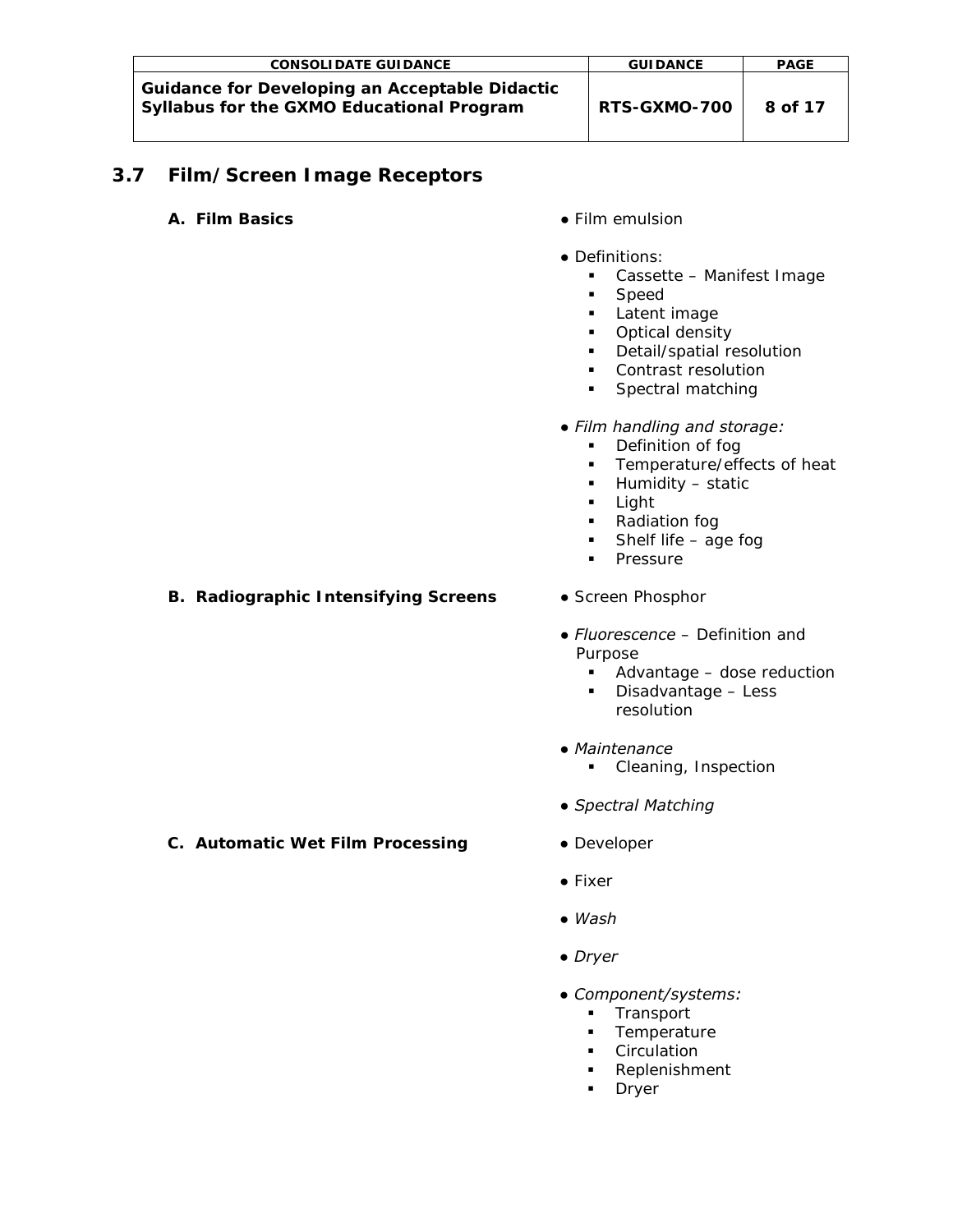<span id="page-8-0"></span>

|     | <b>CONSOLIDATE GUIDANCE</b>                                                                        | <b>GUIDANCE</b>                                                                                                                                                                                                                     | <b>PAGE</b> |
|-----|----------------------------------------------------------------------------------------------------|-------------------------------------------------------------------------------------------------------------------------------------------------------------------------------------------------------------------------------------|-------------|
|     | <b>Guidance for Developing an Acceptable Didactic</b><br>Syllabus for the GXMO Educational Program | RTS-GXMO-700                                                                                                                                                                                                                        | 9 of 17     |
|     |                                                                                                    | • Safelights - low watt bulbs, safe<br>at a distance                                                                                                                                                                                |             |
|     | D. Chemical Safety                                                                                 | • Safety Data Sheet (SDS)                                                                                                                                                                                                           |             |
|     |                                                                                                    | • Protective Apparel                                                                                                                                                                                                                |             |
|     | <b>E. Processing Quality Control</b>                                                               | • Maintenance (daily, monthly,<br>Semiannually, annually)                                                                                                                                                                           |             |
|     |                                                                                                    | • Daily monitoring, sensitometry                                                                                                                                                                                                    |             |
| 3.8 | <b>Digital Imaging</b>                                                                             |                                                                                                                                                                                                                                     |             |
|     | A. Digital Basics                                                                                  | • Analog signal "waveform vs.<br>digital signal "string" of binary<br>numbers                                                                                                                                                       |             |
|     |                                                                                                    | • Analog to Digital Conversion<br>(ADC)<br>Information sent to<br>computer for processing                                                                                                                                           |             |
|     |                                                                                                    | • Matrix – pixels, pixel size, matrix<br>size and spatial resolution                                                                                                                                                                |             |
|     |                                                                                                    | • Line pairs/mm selections and<br>resolution                                                                                                                                                                                        |             |
|     |                                                                                                    | The Digital Imaging and<br>Communications in Medicine<br>(DICOM) standard - Definition<br>and relative importance.                                                                                                                  |             |
|     |                                                                                                    | • Picture Archiving Communication<br>Systems (PACS) - Definition and<br>relative importance                                                                                                                                         |             |
|     | <b>B. Computed Radiography (CR)</b>                                                                | · Overview of CR - Photostimulable<br>Phosphor (PSP) image plates<br>Most common, least<br>٠<br>expensive<br>Construction - cassette and<br>٠<br>PSP imaging plate<br>X-ray exposure interacts<br>with PSP "latent image"<br>formed |             |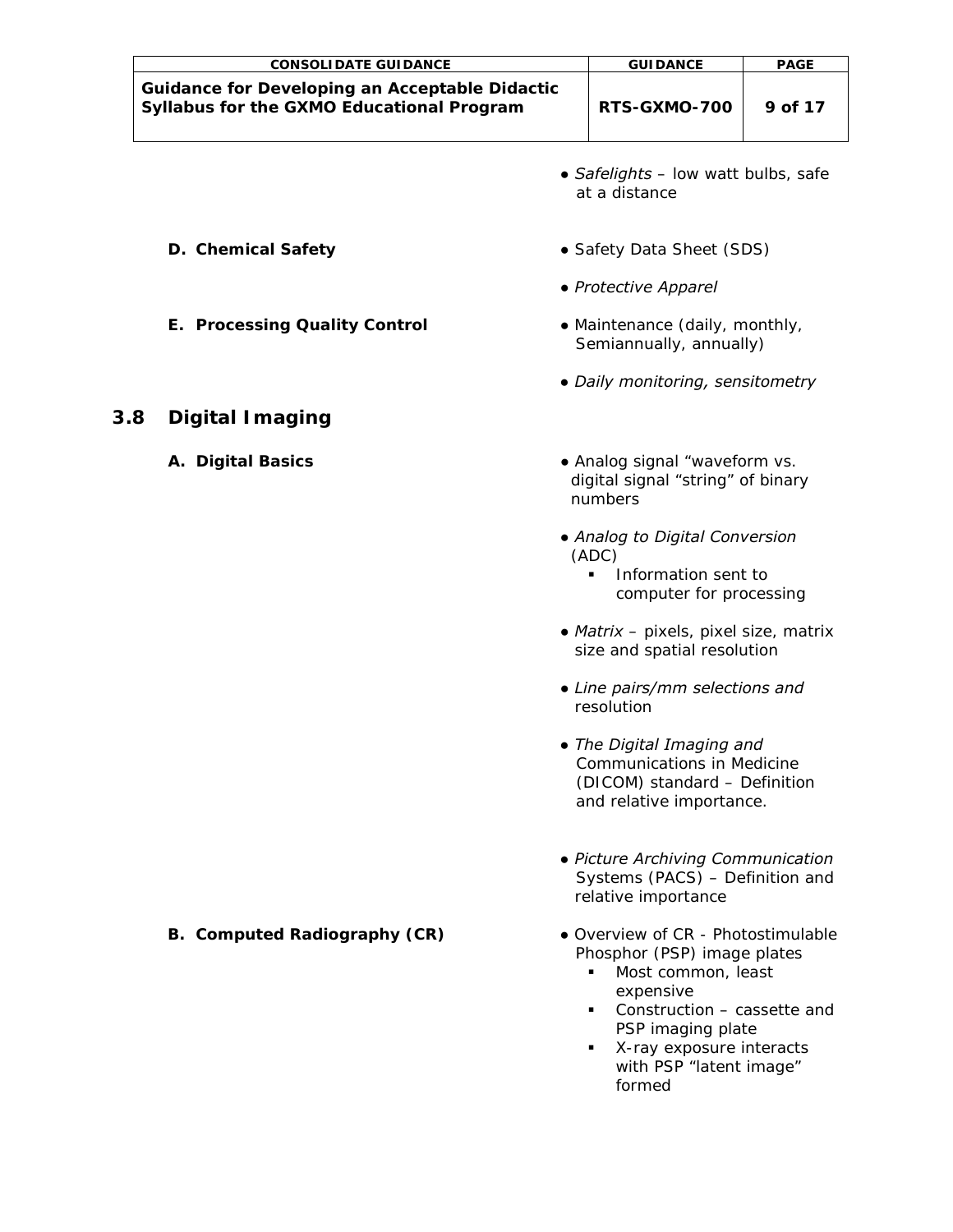| <b>CONSOLIDATE GUIDANCE</b>                                                                        | <b>GUIDANCE</b>                                                                                                                                                                                                                                                                          | <b>PAGE</b> |
|----------------------------------------------------------------------------------------------------|------------------------------------------------------------------------------------------------------------------------------------------------------------------------------------------------------------------------------------------------------------------------------------------|-------------|
| <b>Guidance for Developing an Acceptable Didactic</b><br>Syllabus for the GXMO Educational Program | RTS-GXMO-700                                                                                                                                                                                                                                                                             | 10 of 17    |
|                                                                                                    | Plate scanned by laser light,<br>٠<br>trapped energy released as<br>light and read to produce a<br>"manifest" image<br>Exposure to plate by intense<br>light "erases" any remaining<br>trapped energy to ready<br>plate to be used again.<br>PSPs should be erased daily<br>if not used. |             |
| C. Direct Readout (DR)                                                                             | $\bullet$ Indirect conversion DR -<br>converts X-rays to light prior to<br>detection<br>Scintillators convert X-rays<br>٠<br>to light (therefore indirect)<br>but emitted light "read"<br>directly by photodetector<br>(CCD)                                                             |             |
|                                                                                                    | • Direct Conversion DR - utilize<br>crystals which directly converts<br>X-rays into a charge that is<br>Stored, ready to be read<br>Cost increases with size;<br>predominantly dental                                                                                                    |             |
| D. Display Qualities                                                                               | · Human visual range vs. digital<br>Image detectors                                                                                                                                                                                                                                      |             |
|                                                                                                    | • Post processing<br>Window level - controls<br>٠<br>brightness<br>Edge enhancement<br>Smoothing<br>Image Reversal<br>٠                                                                                                                                                                  |             |
|                                                                                                    | • Define spatial and contrast<br>resolution                                                                                                                                                                                                                                              |             |
|                                                                                                    | • Window width $-$ (gray scale<br>compression or expansion) -<br>controls contrast                                                                                                                                                                                                       |             |
|                                                                                                    | • Inverse relationship between<br>width and contrast                                                                                                                                                                                                                                     |             |
| E. Exposure Indicator                                                                              | • Definition                                                                                                                                                                                                                                                                             |             |
|                                                                                                    | • Vendor specific                                                                                                                                                                                                                                                                        |             |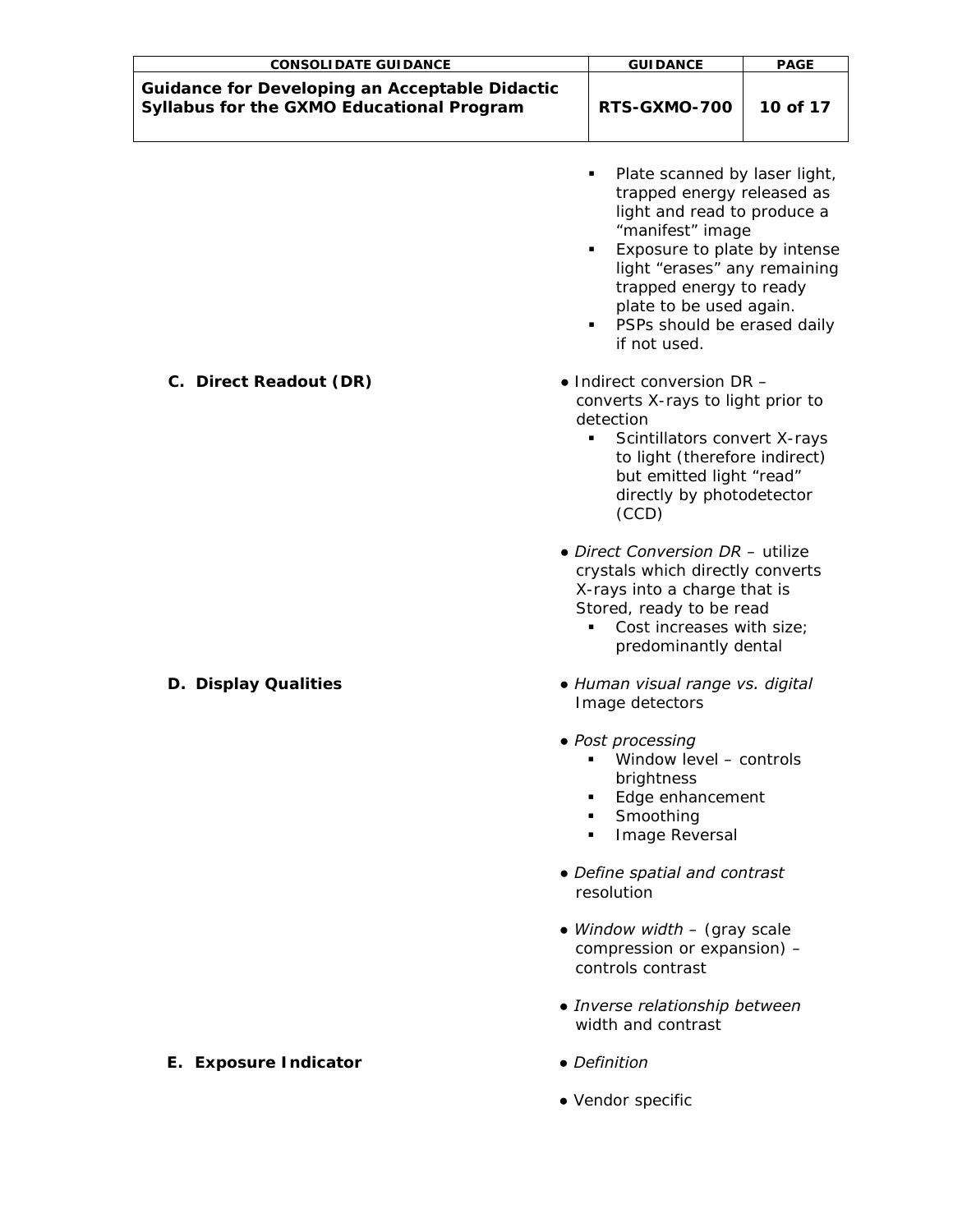| <b>CONSOLIDATE GUIDANCE</b>                                                                        | <b>GUIDANCE</b> | <b>PAGE</b> |
|----------------------------------------------------------------------------------------------------|-----------------|-------------|
| <b>Guidance for Developing an Acceptable Didactic</b><br>Syllabus for the GXMO Educational Program | RTS-GXMO-700    | 11 of 17    |

● *Ethical and regulatory responsibility – As Low As Reasonably Achievable (ALARA)*

#### **F. Practical Considerations – Differences Between Digital and Film •** *CR plate sensitivity to scatter*

- *radiation*
- *Latent image decay exponential*
- *Exposure indices*
- *Cost*
- *Dose*
- *Existing equipment*
- *Higher contrast resolution*
- *Speed*

### <span id="page-10-0"></span>**3.9 Optimal Techniques**

- **A. Primary Factors Effecting Contrast Density** and Exposure **by Constanting Exposure •** *Kilovoltage (kVp)* 
	- - *Film/screen – contrast and density*
		- *Digital – adequate penetration*
	- *Milliamperage (mA)* 
		- *Film/screen –density*
		- *Digital – exposure index*
	- *Time – Density*
	- *Beam Restriction* 
		- *Contrast*
		- *Density and exposure*
		- *Scatter*
	- *SID* 
		- *Definition*
		- *Density and exposure*
	- *Grid Ratio – effects on* 
		- *Contrast*
		- *Density and exposure*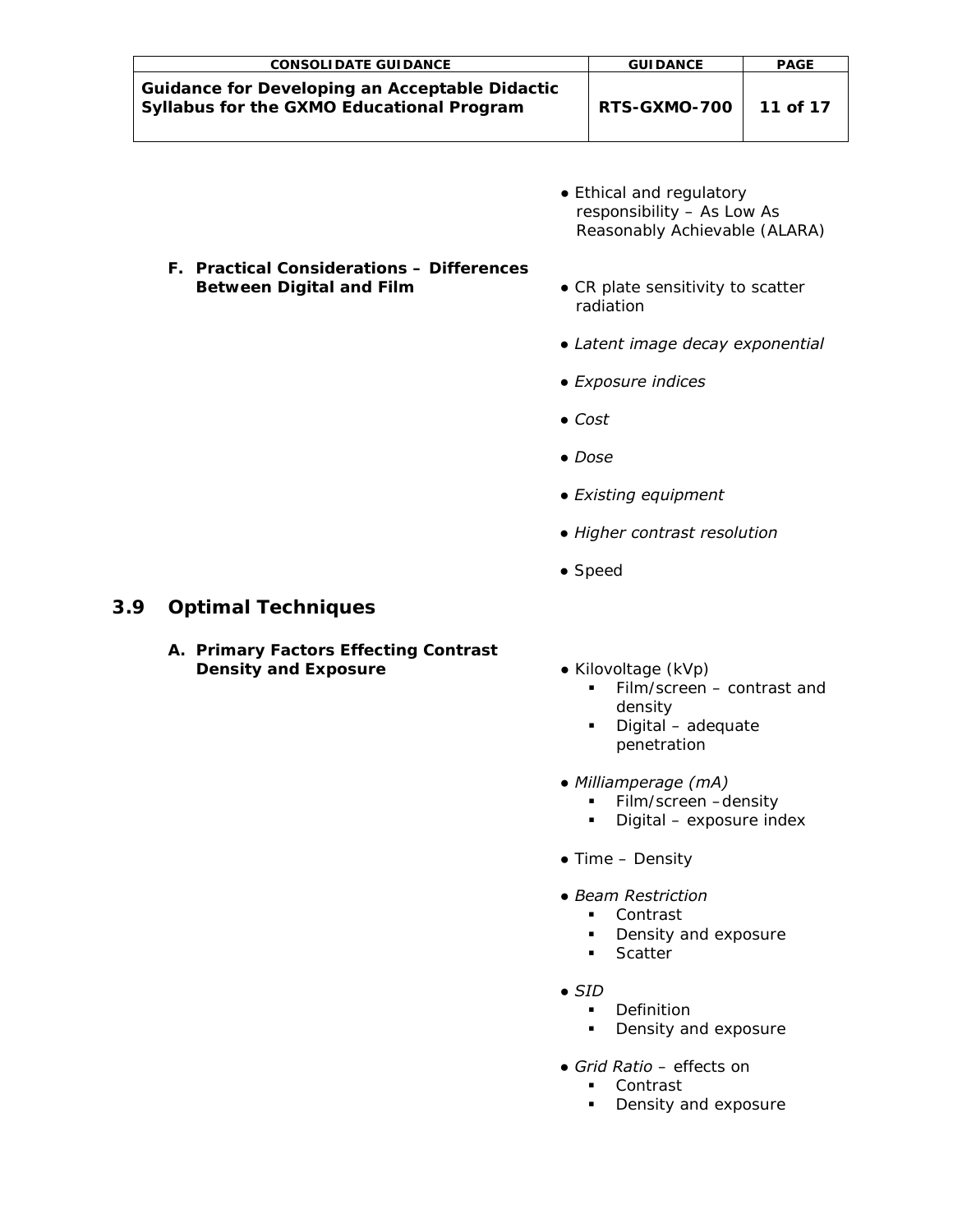| <b>CONSOLIDATE GUIDANCE</b>                                                                        | <b>GUIDANCE</b>                                                                          | <b>PAGE</b> |
|----------------------------------------------------------------------------------------------------|------------------------------------------------------------------------------------------|-------------|
| <b>Guidance for Developing an Acceptable Didactic</b><br>Syllabus for the GXMO Educational Program | RTS-GXMO-700                                                                             | 12 of 17    |
|                                                                                                    | Scatter and patient dose<br>٠                                                            |             |
| <b>B. Image Detail - Geometric</b><br><b>Factors (Spatial Resolution)</b>                          | • $SID - definition$ and the<br>effects on detail, distortion<br>and magnification       |             |
|                                                                                                    | $\bullet$ OID – definition and the effects<br>on detail, distortion and<br>magnification |             |
|                                                                                                    | • Distortion and positioning                                                             |             |
|                                                                                                    | • Focal Spot Size (FSS)                                                                  |             |
|                                                                                                    | $\bullet$ Time - detail                                                                  |             |
| <b>Automatic Exposure Control (AEC)</b><br>C.                                                      | • Definition                                                                             |             |
|                                                                                                    | • Proper Use                                                                             |             |
| D. Visibility of Structure                                                                         | · Optimization of Image<br>contrast (contrast resolution)                                |             |
|                                                                                                    | • Effects of scatter on image<br>quality                                                 |             |
|                                                                                                    | • Motion<br>Types of motion<br>٠<br>Common methods to reduce<br>motion                   |             |
| E. Radiographic Grids                                                                              | • Definition                                                                             |             |
|                                                                                                    | • Scatter and patient dose                                                               |             |
|                                                                                                    | • Focal distance/tube alignment                                                          |             |
| F. Technique Charts                                                                                | • Purpose                                                                                |             |
|                                                                                                    | $\bullet$ Types                                                                          |             |
|                                                                                                    | • Calipers - body part<br>measurements                                                   |             |
| 3.10 Image Evaluation                                                                              |                                                                                          |             |
| A. Optimal Image Quality                                                                           | • Definition                                                                             |             |

- <span id="page-11-0"></span>**B. Image Artifacts ●** *Definition*
- -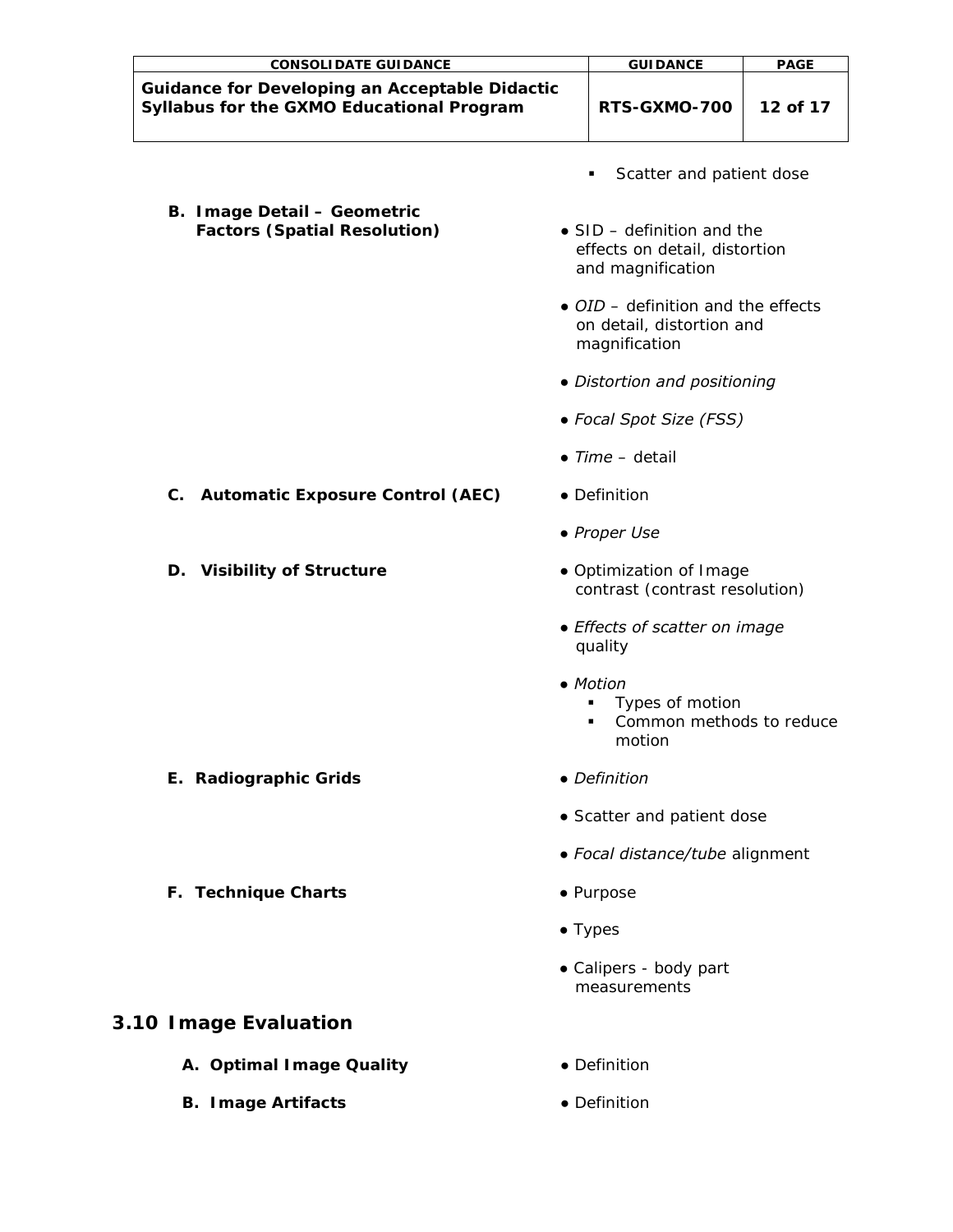| <b>CONSOLIDATE GUIDANCE</b>                                                                        | <b>GUIDANCE</b> | <b>PAGE</b> |
|----------------------------------------------------------------------------------------------------|-----------------|-------------|
| <b>Guidance for Developing an Acceptable Didactic</b><br>Syllabus for the GXMO Educational Program | RTS-GXMO-700    | 13 of 17    |

- *Motion*
- *Common film, CR image and DR Receptor artifacts*
- *Periodic cassette cleaning – required and documented*
- *Film fog*
	- *Common causes*
	- *Over vs. under*
	- *development: chemical fog*
	- *Handling and storage*
- *Digital* 
	- *Moire*
	- *Ghost or phantom*
- *Quantum mottle/noise*

#### <span id="page-12-0"></span>**3.11 Radiation Safety Basics**

- 
- **A.** Sources of Radiation **A. •** Sources of average annual dose
	- *Natural sources*
	- *Man-made sources*
	- *Average annual doses*
		- *General public*
		- *Operator*
- **B. Dosimetry, Units of Radiation Safety (Radiation Deposition in Matter)** *● Rad – gray (absorbed dose)*
- **C. Basic Biologic Effects of Radiation Exposure ●** *Human radiation response*
- 
- *Rem – seivert (equivalent dose)*
	-
	- *Key biologic factors affecting*  *Radiosensitivity*
	- *Age*
	- *Law of Bergonie and Tribondeau Relative radiosensitivity of cells*
	- *Early effects – to show that high dose effects aren't relevant to*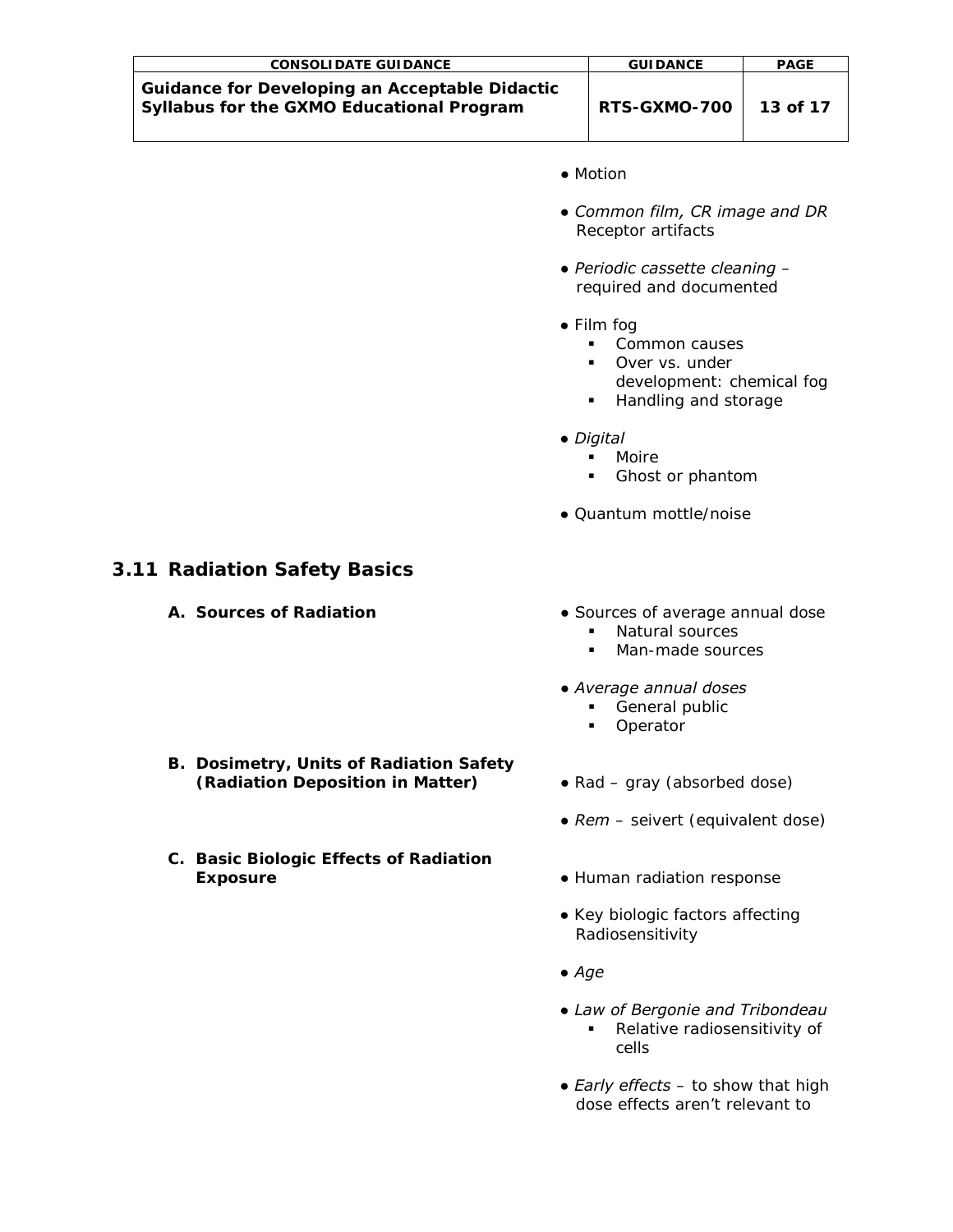| <b>CONSOLIDATE GUIDANCE</b>                                                                        | <b>GUIDANCE</b> | <b>PAGE</b> |
|----------------------------------------------------------------------------------------------------|-----------------|-------------|
| <b>Guidance for Developing an Acceptable Didactic</b><br>Syllabus for the GXMO Educational Program | RTS-GXMO-700    | 14 of 17    |

 *diagnostic imaging*

- *Erythema – definition*
- *Epilation - definition*
- *Late effects of radiation (background information should develop understanding as to why certain shielding precautions are taken)*
	- *Cataract formation*
	- *Radiation-induced malignancies – general concepts*
	- *Thyroid*
- *Direct effect vs. indirect effect*
	- *Radiolysis of water (Indirect effect)*
	- *DNA is critical target (Direct effect)*
- *Somatic vs. genetic effects*
	- *Definitions*
- *Radiation and pregnancy* 
	- *Effects on fertility*
	- *Irradiation in utero – 1st trimester – fetal effects*
	- *Relative risk of childhood leukemia*

# <span id="page-13-0"></span>**3.12 Methods of Patient Safety**

- 
- **A. General Safety Principles**  *As Low As Reasonable Achievable*  *(ALARA)* principle
	- *Cardinal principles – time, Distance, shielding*
		- *Minimize time – optimize mAs*
		- *Maximize distance – (Inverse-Square Law)*
		- *Maximize shielding – what's considered safe?*

#### **B. Reduction of Unnecessary Patient Dose** *● Unnecessary examinations*

- 
- *Avoiding repeat examinations*
- *Proper collimation*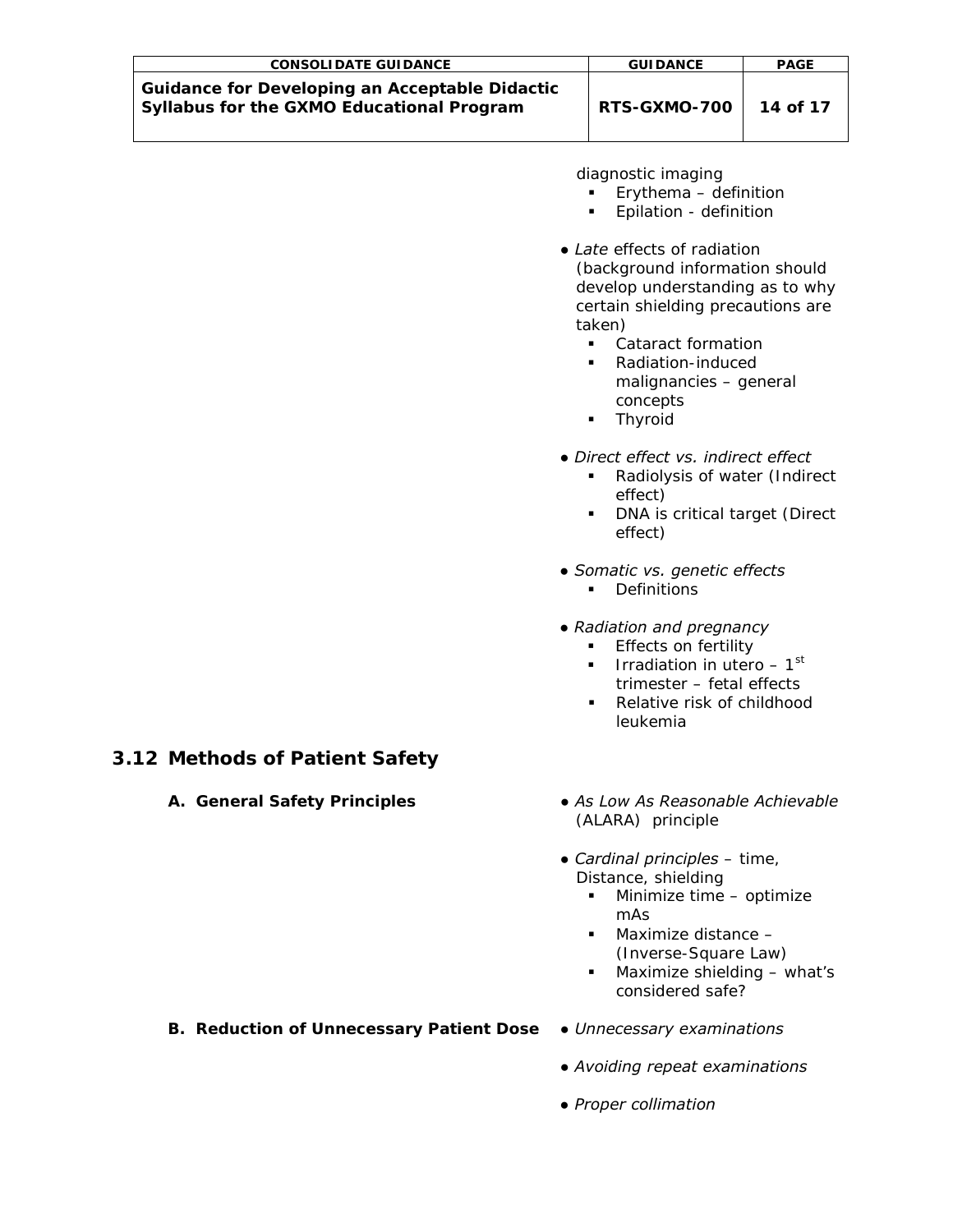| <b>CONSOLIDATE GUIDANCE</b>                                                                        | <b>GUIDANCE</b> | <b>PAGE</b> |
|----------------------------------------------------------------------------------------------------|-----------------|-------------|
| <b>Guidance for Developing an Acceptable Didactic</b><br>Syllabus for the GXMO Educational Program | RTS-GXMO-700    | 15 of 17    |

- *Positioning*
- *Specific area shielding*
- **C. Kilovoltage ●** *Optimal kVp – low mAs*
- **D. Scatter Control**  *Collimation/beam restriction – aperture, collimator and PBL*
	- **Dose •** *Increase dose to patient*
- **F. The Pregnant Patient**  *Methods of screening*
	- *Methods of documentation*
	- *Risk vs. benefit* 
		- *Physician consultation before procedure*

#### <span id="page-14-0"></span>**3.13 Methods of Operator Safety**

- **A. Relative Safety of Radiologic Occupation** *ALARA*
	- *Cardinal principles*
- **B. Rule 3701:1-66-12 of the Ohio Administrative Code: "Occupational**

**E. Grids – Image "Scatter Reduction" (Contrast Improvement) vs. Patient** 

- **Dose Limits"**  *Annual dose limits*
	- *Whole body*
	- *Lens of eye*
	- *Skin, hands & feet*
- *Cumulative occupational dose*
- *Embryo or fetal dose limits*
- **C. Rule 3701:1-38-13 of the Ohio Administrative Code: "Dose limits for individual members of the public"** *● Non-occupational dose limits*
- **D. Rule 3701:1-38-14 of the Ohio Administrative Code: "Survey and Monitoring Requirements"** *● Who should be monitored*
- -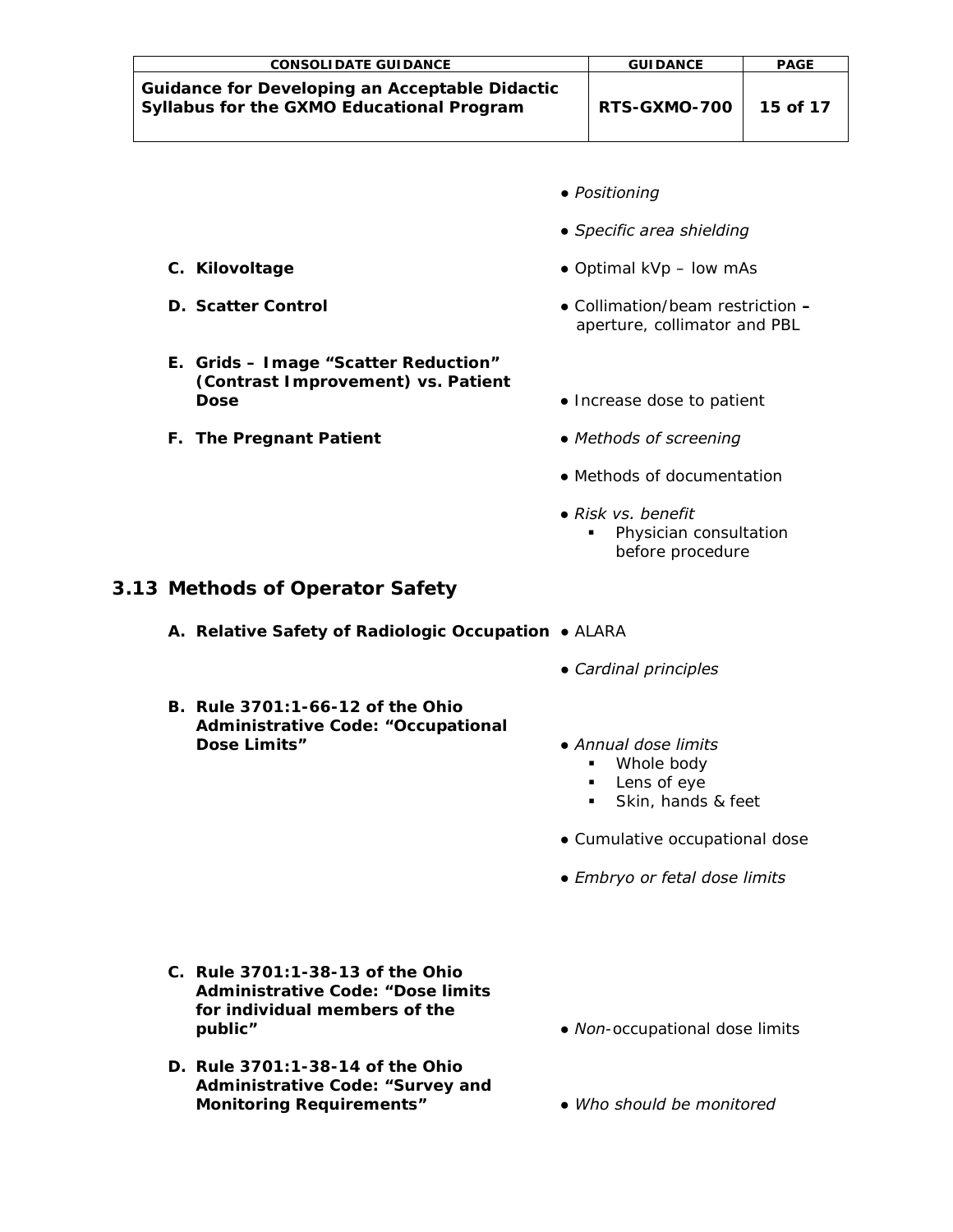| <b>CONSOLIDATE GUIDANCE</b>                                                                        | <b>GUIDANCE</b> | <b>PAGE</b> |
|----------------------------------------------------------------------------------------------------|-----------------|-------------|
| <b>Guidance for Developing an Acceptable Didactic</b><br>Syllabus for the GXMO Educational Program | RTS-GXMO-700    | 16 of 17    |

- *Types of personnel dosimeters – sensitivity levels*
- *Wearing and handling of monitors*
- *Interpreting personnel dosimetry reports*
- **E. Personnel Shielding and Protective Barriers •**  *Reduction of occupational* 
	- *Exposure*
	- *Primary radiation – definition*
	- *Secondary radiation – definition*
	- *Controlled work area – definition*
	- *Uncontrolled work area – definition*
- **F. The Pregnant Worker** *Effects on fertility* 
	- *Irradiation in utero*
	- *Declaration of pregnancy*

# <span id="page-15-0"></span>**3.14 Patient Assessment, Clinical History, Confidentiality and Image Labeling**

- **A. Identifying the Correct Patient** *Methods of correct patient Identification: verbal name, date of birth and identification* 
	- *bracelet ● Patient communication regarding*
	- *radiographic studies, explaining procedures to your patient*
- **B. Patient Clinical History** *Verifying and taking a clinical*  *history*
	- *Importance of prior radiographic Studies*
- **C. Confidentiality of Medical Information** *Release of records*
	- *Health Insurance Portability and*